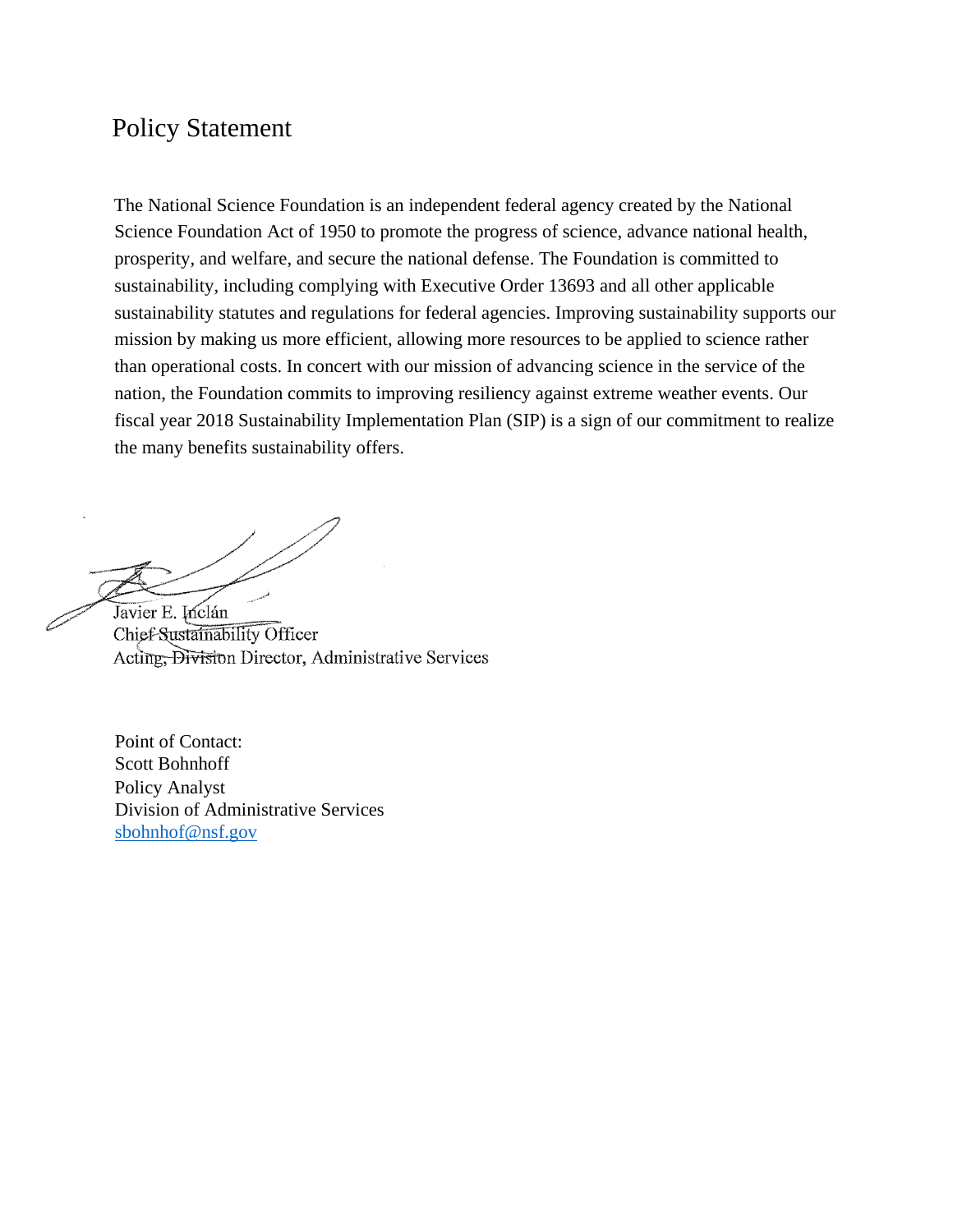#### **Executive Summary**

The National Science Foundation (NSF) is an independent federal agency created by the National Science Foundation Act of 1950 to promote the progress of science, advance national health, prosperity, and welfare, and secure the national defense. The Foundation fulfills its mission primarily by issuing limitedterm competitive grants and by sponsoring awardee organizations that conduct basic scientific research. Improving sustainability supports the NSF mission by making better use of Foundation resources, including energy, supplies, and personnel.

The most significant advancement in the Foundation's sustainability comes from the new headquarters (HQ) lease through the General Services Administration (GSA), which provides NSF with a higher performing and more sustainable space. The building achieved a Silver rating by the U.S. Green Building Council Leadership in Energy and Environmental Design (LEED) Core and Shell program. With the many facets of sustainability embodied in a higher performing building, the building will reduce the Foundation's environmental footprint and operating costs while providing a healthier environment for employees through features such as the use of building materials with low levels of volatile organic compounds. The Foundation began occupying the new HQ in August of 2017.

NSF continues to make sustainability a part of its day-to-day operations. For the near future, the Foundation plans to accomplish this by focusing on sustainability measures that reduce expenses.

#### **Implementation Summary**

#### *1. Facility Management:*

#### **FACILITY ENERGY EFFICIENCY**

*Status FY 2017: This information is not relevant due to overlapping data for two facilities caused by the relocation*

*Projected Progress FY 2018: To establish new greenhouse gas targets Target FY 2019: To be determined. Will be available by February 2019*

| <b>Implementation Status</b>                                                                                                                                                     | <b>Operational Context</b>                                                                       | <b>Priority Strategies &amp; Planned</b><br>Actions                                                                                                                                                                                                                                      |
|----------------------------------------------------------------------------------------------------------------------------------------------------------------------------------|--------------------------------------------------------------------------------------------------|------------------------------------------------------------------------------------------------------------------------------------------------------------------------------------------------------------------------------------------------------------------------------------------|
| NSF began occupying the new HQ<br>in August of 2017. Therefore all<br>previous goals are not applicable,<br>and NSF needs to re-establish new<br>greenhouse gas revised targets. | NSF needs a full 12<br>months of data to re-<br>establish new greenhouse<br>gas revised targets. | Invest in renewable energy credits<br>(RECS) and obtain LEED $O+M$<br>and interiors gold rating.<br>The new building is equipped with<br>an energy management system and<br>zoned meters, which will eventually<br>allow staff to optimize and regulate<br>energy and water consumption. |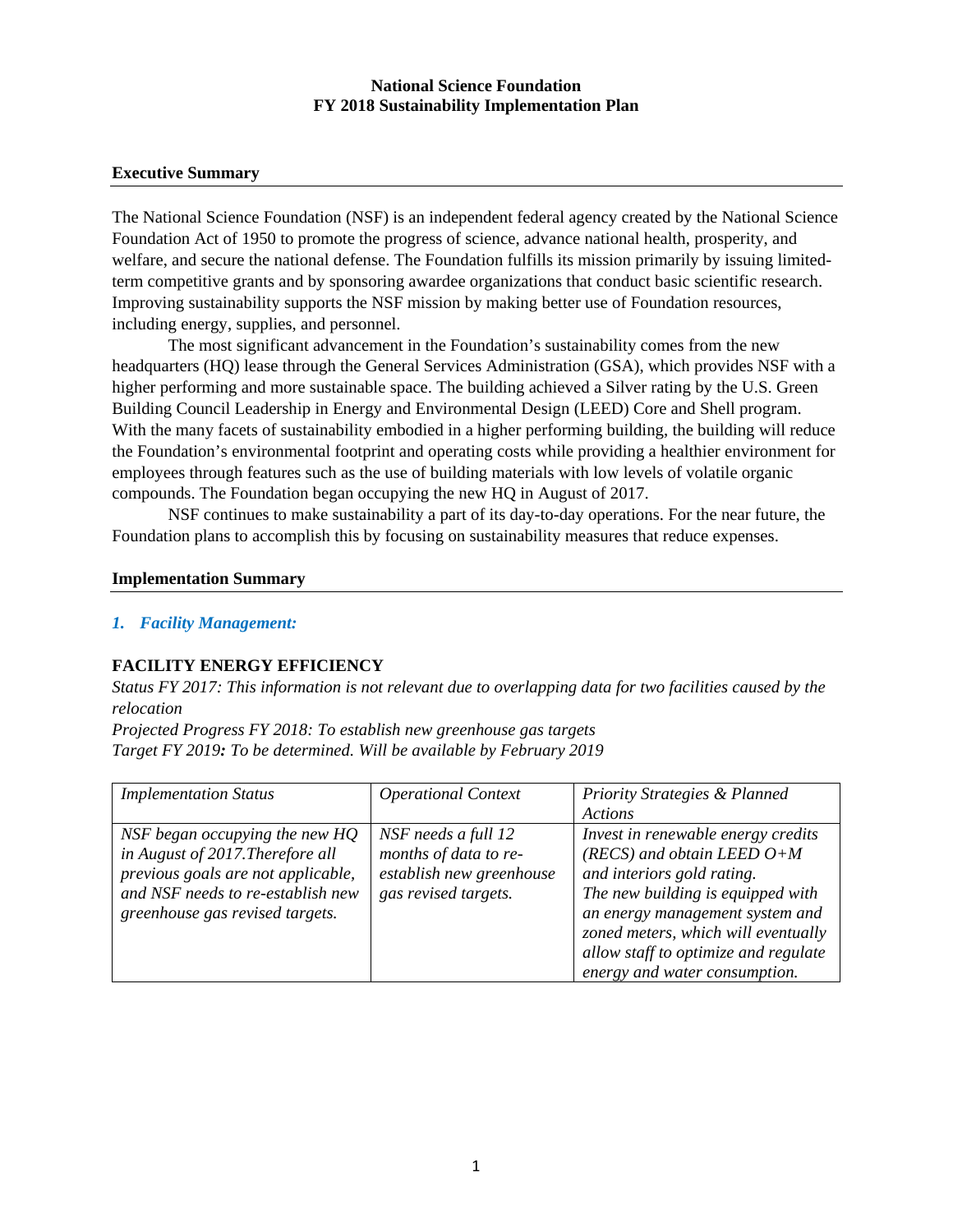### **EFFICIENCY MEASURES, INVESTMENT, AND PERFORMANCE CONTRACTING**

*ESPC and UESC investment / number of projects FY 2017: N/A Projected investment / number of projects FY 2018: N/A Target investment / number of projects FY 2019: N/A*

| <b>Implementation Status</b> | <b>Operational Context</b>                                                                                                                                                           | <b>Priority Strategies &amp; Planned</b><br>Actions                                                                                                                                                                                                                                                           |
|------------------------------|--------------------------------------------------------------------------------------------------------------------------------------------------------------------------------------|---------------------------------------------------------------------------------------------------------------------------------------------------------------------------------------------------------------------------------------------------------------------------------------------------------------|
| Not feasible at this time.   | NSF is not required to<br>make commitments under<br>the President's<br><b>Performance Contracting</b><br>Challenge. These goals<br>are not applicable to a<br>small leased building. | The new GSA-leased building NSF<br>occupied starting in FY 2017 is<br>relatively high performing—with a<br>LEED Core and Shell: Silver<br>rating-but NSF will investigate the<br>feasibility of a performance<br>contract once it has determined new<br>greenhouse gas revised targets for<br>its operations. |

### **RENEWABLE ENERGY**

*Status FY 2017: 6,000 megawatts purchased Projected Progress FY 2018: To be determined Target FY 2019: To be determined*

| <b>Implementation Status</b>      | <b>Operational Context</b> | <b>Priority Strategies &amp; Planned</b> |
|-----------------------------------|----------------------------|------------------------------------------|
|                                   |                            | Actions                                  |
| In 2016, NSF began purchasing     | NSF began occupying the    | In FY 2018, NSF purchased RECs           |
| RECs to meet its requirements for | new HQ in August of        | beyond those needed for                  |
| the use of renewable sources of   | 2017.                      | compliance with EO 13693 to              |
| energy each year. NSF continued   |                            | achieve and maintain the LEED            |
| purchasing RECs in 2017 to meet   |                            | Core and Shell: Silver rating.           |
| renewable energy requirements.    |                            |                                          |

# **WATER EFFICIENCY**

*Status FY 2017: 27% reduction in potable water intensity from the FY 2007 baseline Projected Progress FY 2018: To be determined Target FY 2019: To be determined*

| <b>Implementation Status</b>                                                                                                           | <b>Operational Context</b>                                                                       | <b>Priority Strategies &amp; Planned</b><br>Actions                                                                                                                                                                         |
|----------------------------------------------------------------------------------------------------------------------------------------|--------------------------------------------------------------------------------------------------|-----------------------------------------------------------------------------------------------------------------------------------------------------------------------------------------------------------------------------|
| NSF began occupying the new HQ<br>in Alexandria, VA in August of<br>2017. Therefore FY 15 targets do<br>not apply to the new building. | NSF needs a full 12<br>months of data to re-<br>establish new greenhouse<br>gas revised targets. | The Foundation's performance on<br>water continues to improve since<br>the new building is equipped with<br>high-efficiency, low-flow fixtures<br>throughout. Consumption will be<br>metered with advanced water<br>meters. |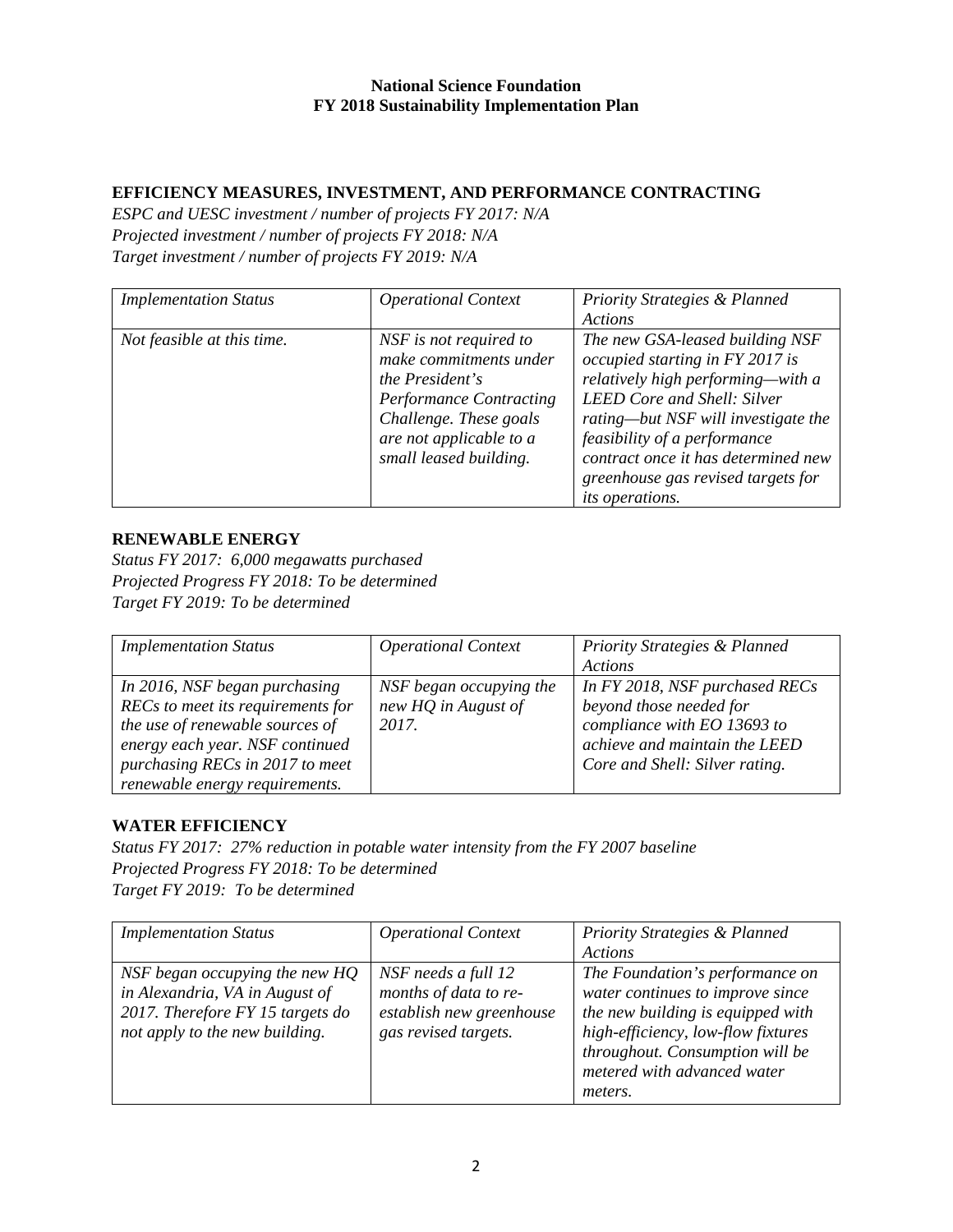### **HIGH PERFORMANCE SUSTAINABLE BUILDINGS**

*Status FY 2017: Energy intensity has increased in 2017 reflecting an overlap in occupancy between the old and new buildings*

*Projected Progress FY 2018: Energy intensity in FY 2018 (the first full year of occupancy in the new facility) 7.5% lower than the FY 2015 baseline*

*Target FY 2019: The National Science Foundation's 2025 target is net zero solid waste for its one building*

| <b>Implementation Status</b>      | <b>Operational Context</b> | <b>Priority Strategies &amp; Planned</b> |
|-----------------------------------|----------------------------|------------------------------------------|
|                                   |                            | Actions                                  |
| NSF began occupying the new HQ    | NSF needs a full 12        | The new building is equipped with        |
| in Alexandria, VA in August of    | months of data to re-      | an energy management system and          |
| 2017. Therefore, the targets from | establish new greenhouse   | zoned meters, which will allow staff     |
| 2015 do not apply to the new      | gas revised targets.       | to optimize and regulate energy and      |
| building.                         |                            | water consumption. In addition, the      |
|                                   |                            | space is certified as LEED Core          |
|                                   |                            | and Shell Silver, a designation that     |
|                                   |                            | symbolizes NSF's commitment to           |
|                                   |                            | high performance buildings in line       |
|                                   |                            | with our stated sustainability           |
|                                   |                            | <i>policy.</i>                           |

# **WASTE MANAGEMENT AND DIVERSION**

*Status FY 2017: Weight of solid waste declined by 48% since FY 2010*

| <b>Implementation Status</b>       | <b>Operational Context</b> | <b>Priority Strategies &amp; Planned</b> |
|------------------------------------|----------------------------|------------------------------------------|
|                                    |                            | Actions                                  |
| Working on a waste management      | NSF began occupying the    | The agency will continue to have a       |
| implementation plan. The           | new HQ in August of        | single-stream recycling program in       |
| <b>ARCHIBUS</b> environmental      | 2017. Therefore, all       | the new facility, and it will continue   |
| management model has the           | previous targets are not   | its outreach to improve source           |
| capability to accurately calculate | applicable, and NSF needs  | reduction and recycling. The             |
| diversion of nonhazardous solid    | to re-establish new        | agency will work toward a manual         |
| waste once it is fully loaded.     | greenhouse gas revised     | loading of ARCHIBUS with this            |
|                                    | targets.                   | information.                             |

### *2. Fleet Management:*

### **TRANSPORTATION / FLEET MANAGEMENT**

*Status FY 2017: 7% increase from the FY 2014 baseline for FY 2016 Projected Progress FY 2018: To be determined Target FY* 2019: *To be determined*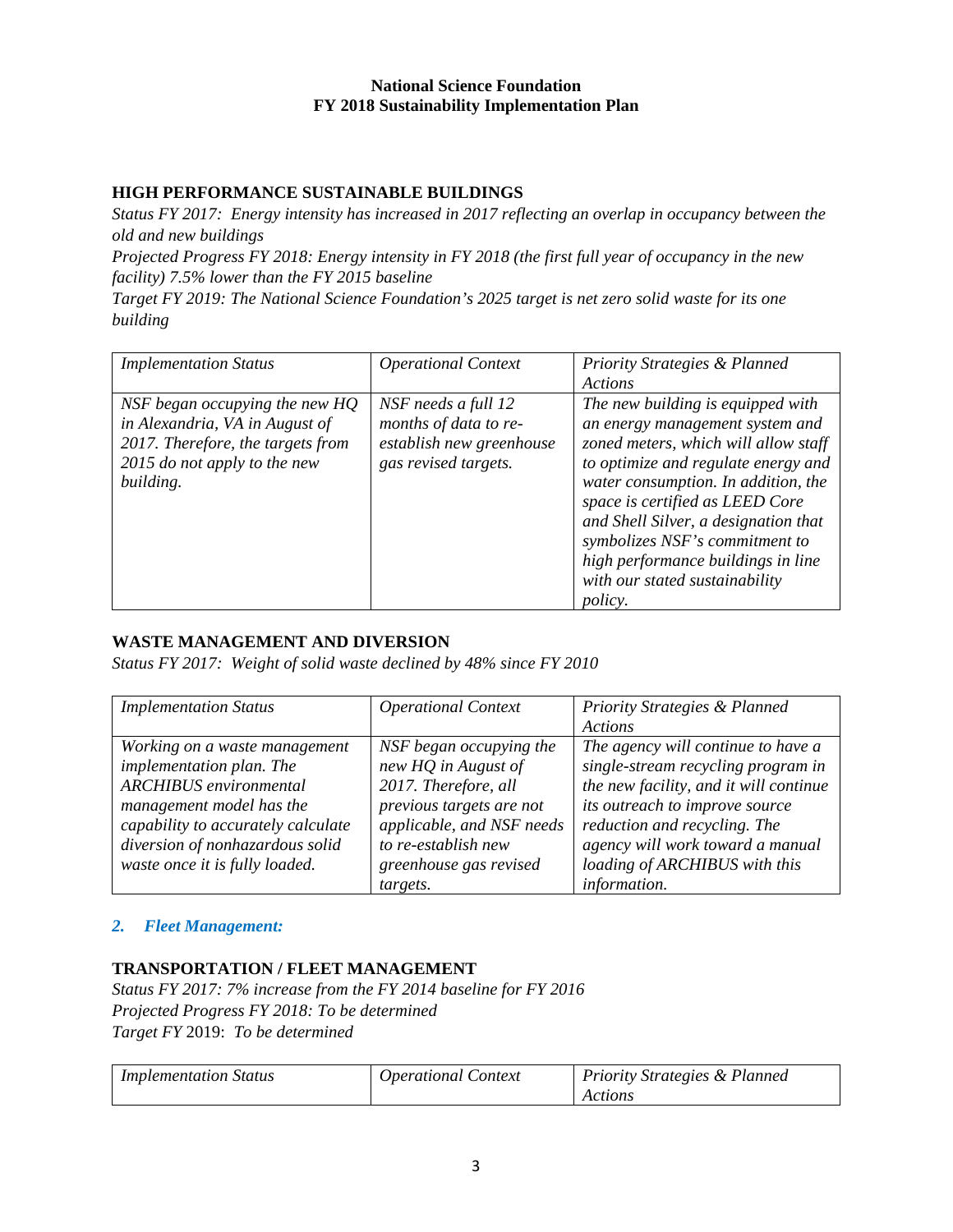### *3. Cross-Cutting:*

### **SUSTAINABLE ACQUISITION / PROCUREMENT**

*Status FY 2017: All relevant NSF purchasing conforms to sustainability requirements Projected Progress FY 2018: 100% of relevant purchasing conforms to sustainability requirements Target FY 2019: 100% of relevant purchasing conforms to sustainability requirements*

| <b>Implementation Status</b>                                               | <b>Operational Context</b>                                                                                                                                                       | <b>Priority Strategies &amp; Planned</b>                                                                   |
|----------------------------------------------------------------------------|----------------------------------------------------------------------------------------------------------------------------------------------------------------------------------|------------------------------------------------------------------------------------------------------------|
|                                                                            |                                                                                                                                                                                  | <b>Actions</b>                                                                                             |
| 100% of relevant purchasing<br>conforms to sustainability<br>requirements. | NSF is not a Scorecard<br>agency, and therefore does<br>not conduct a review of<br>5% of its contract actions<br>for compliance with<br>sustainable acquisition<br>requirements. | Broad bio-based purchasing goals<br>are not appropriate for NSF given<br>the type of acquisitions we make. |

### **ELECTRONICS STEWARDSHIP**

*Status FY 2017: Environmentally sound disposition 100% of excess electronic products*

| <b>Implementation Status</b>      | <b>Operational Context</b> | <b>Priority Strategies &amp; Planned</b> |
|-----------------------------------|----------------------------|------------------------------------------|
|                                   |                            | Actions                                  |
| NSF uses Blanket Purchase         | NSF began occupying the    | NSF will track performance for the       |
| Agreements to ensure that 100% of | new HQ in August of        | power management target and              |
| its computers, laptops, and       | 2017. Therefore, all       | central printing power management        |
| monitors comply with the          | previous targets are not   | as part of each Directorate/Office's     |
| requirements of the Electronic    | applicable, and NSF needs  | sub metered energy usage. NSF will       |
| <b>Product Environmental</b>      | to re-establish new        | closely track its power usage            |
| Assessment Tool (EPEAT) and       | greenhouse gas revised     | effectiveness to ensure the new          |
| EPA's ENERGY STAR rating.         | targets.                   | facility operates at a high level.       |

### **GREENHOUSE GAS EMISSIONS**

*Status FY 2017: Emissions from Scope 1 and 2 sources were 27% lower in FY 2016 than the FY 2008 baseline.* 

| <i>Implementation Status</i> | Operational Context | <b>Priority Strategies &amp; Planned</b> |
|------------------------------|---------------------|------------------------------------------|
|                              |                     |                                          |